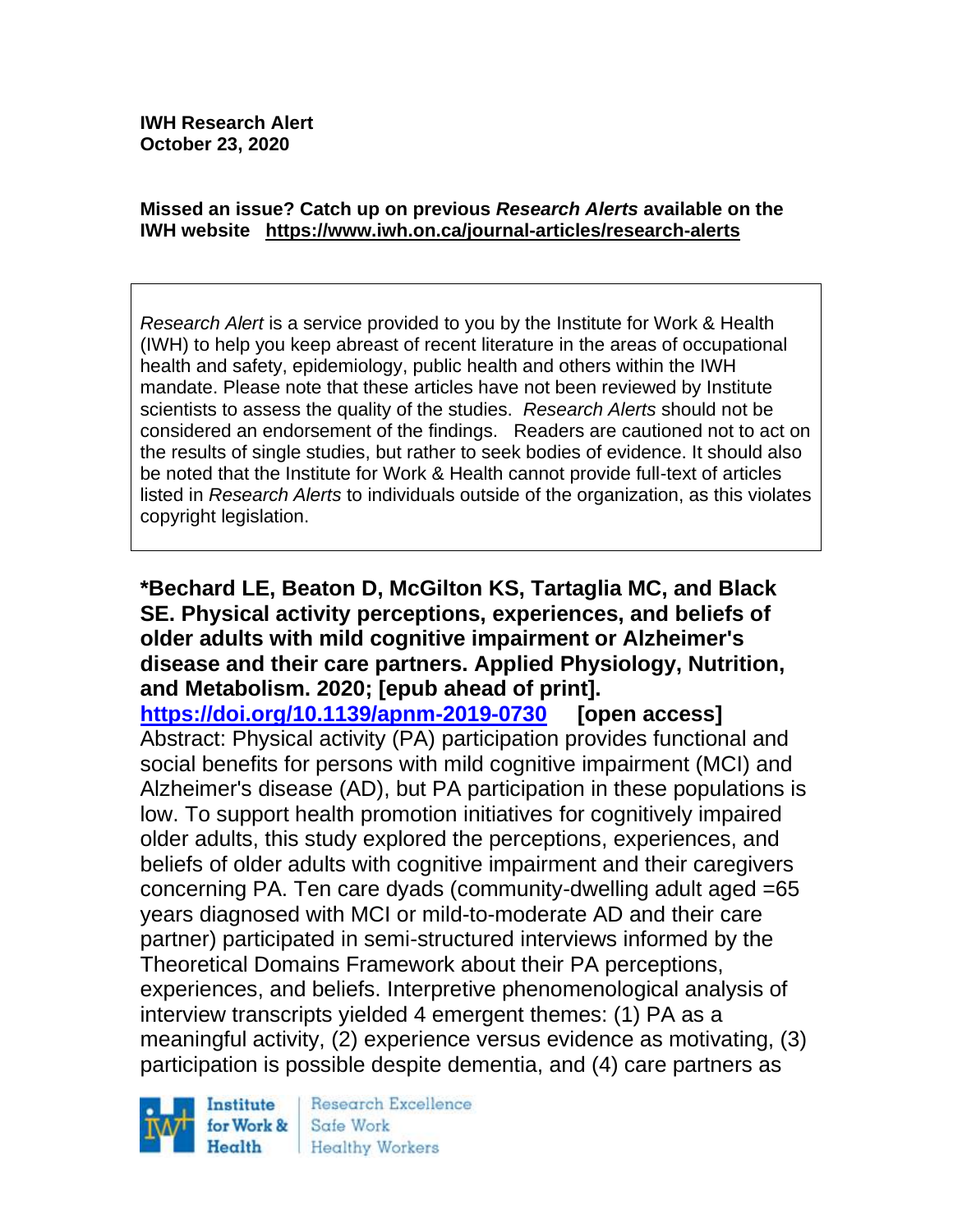enablers. Findings from this study address a research gap concerning the PA perceptions, experiences, and beliefs of cognitively impaired older adults and their care partners. Novelty Older adults with MCI/AD want to and are capable of engaging in PA. Care partners are critical supporters of PA participation in MCI/AD. Adapted health promotion strategies could enhance PA in MCI/AD.

### **\*Furlan AD, Diaz S, Carol A, Macdougall P, and Allen M. Selfreported practices in opioid management of chronic noncancer pain: an updated survey of Canadian family physicians. Journal of Clinical Medicine. 2020; 9(10):E3304.**

**<https://doi.org/10.3390/jcm9103304> [open access]** Abstract: Chronic pain affects one in five Canadians, and opioids continue to be prescribed to 12.3% of the Canadian population. A survey of family physicians was conducted in 2010 as a baseline prior to the release of the Canadian Opioid Guideline. We repeated the same survey with minor modifications to reflect the updated 2017 opioid prescribing guideline. The online survey was distributed in all provinces and territories in both English and French. There were 265 responses from May 2018 to October 2019, 55% of respondents were male, 16% had advanced training in pain management, 51% had more than 20 years in practice, 54% wrote five or fewer prescriptions of opioids per month, and 58% were confident in their skills in prescribing opioids. Of the 11 knowledge questions, only two were correctly selected by more than 80% of the respondents. Twenty-nine physicians (11%) do not prescribe opioids, and the main factor affecting their decisions were concerns about long-term adverse effects and lack of evidence for effectiveness of opioids in chronic noncancer pain. Of the 12 guideline-concordant practices, only two were performed regularly by 90% or more of the respondents: explain potential harms of long-term opioid therapy and beginning dose of less than 50 mg of morphine equivalent daily. This survey represents a small proportion of family physicians in Canada and its generalizability is limited. However, we identified a number of opioid-related and guideline-specific gaps, as well as barriers and enablers to prescribing opioids and adhering to the guideline

# **Abdollahi T, Pedram Razi S, Pahlevan D, Yekaninejad MS, Amaniyan S, Leibold Sieloff C, et al. Effect of an ergonomics**

Institute Health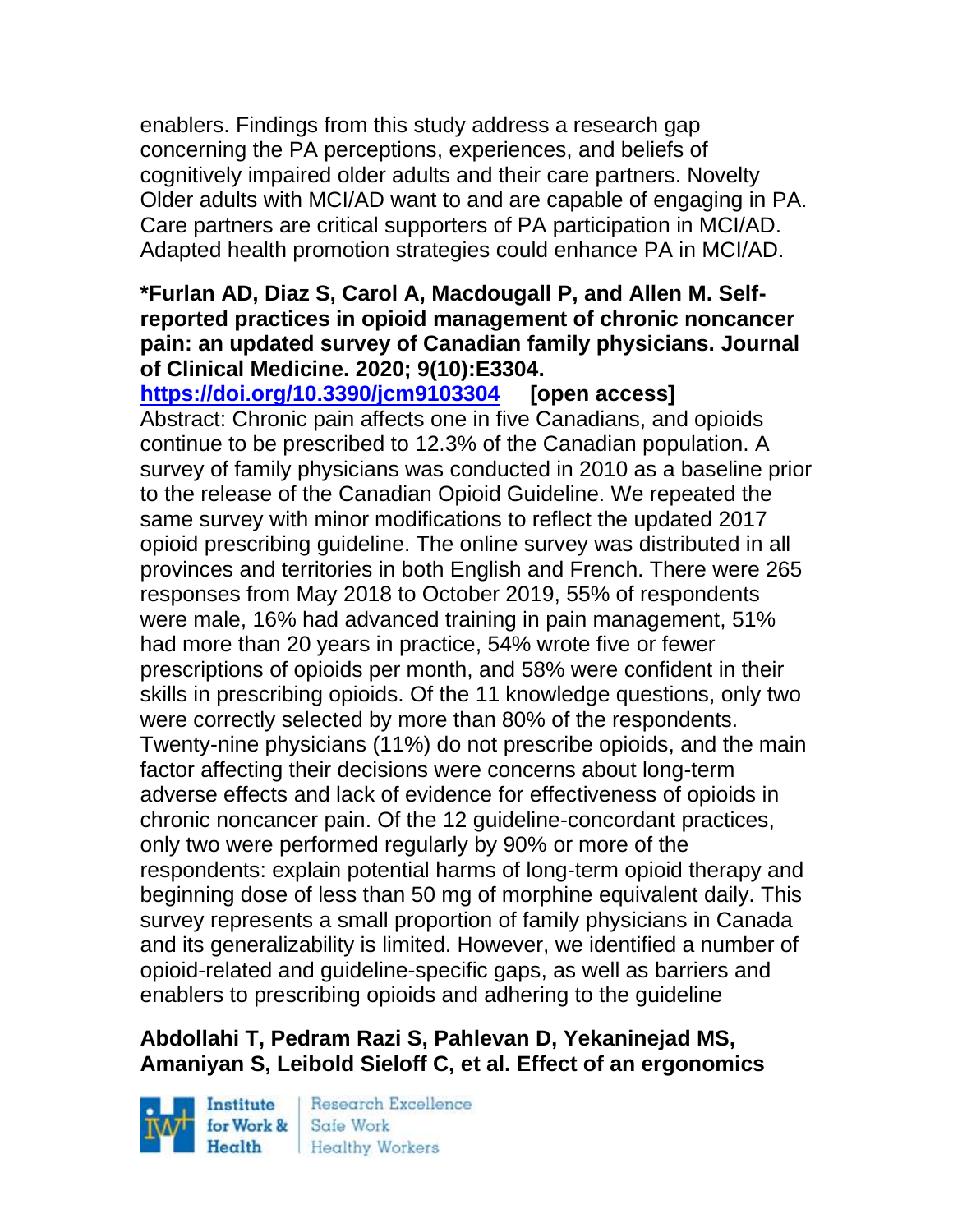#### **educational program on musculoskeletal disorders in nursing staff working in the operating room: a quasi-randomized controlled clinical trial. International Journal of Environmental Research and Public Health. 2020; 17(19):E7333.**

**<https://doi.org/10.3390/ijerph17197333> [open access]** Abstract: Background: Nursing staff working in the operating room are exposed to risk factors that can cause musculoskeletal disorders (MSDs) and work-related disabilities. The use of ergonomics principles can help with the prevention of MSDs. This study aimed to examine the effect of an ergonomics educational program on MSDs among nursing staff working in the operating room. Methods: In this pragmatic parallel group quasi-randomized controlled clinical trial, 74 nursing staff working in the operating rooms of two teaching hospitals participated. The hospitals were randomly assigned to either the intervention or the control group and all nursing staff working in the operating room of each hospital were invited to take part in this research. They were initially assessed for the prevalence and risk of MSDs by using the Nordic questionnaire and the rapid entire body assessment (REBA) checklist. The intervention group received the ergonomics educational program and were assessed in two-week intervals over a period of three months. At the end of the study, the risk and prevalence of MSDs were compared between the intervention and control groups. Results: Statistically significant differences were reported between the groups in terms of the prevalence and risk of MSDs. The overall risk of MSDs decreased in the intervention group after the educational program ( $p = 0.03$ ). The reduction in the prevalence of MSDs in the different parts of the body in the intervention group was as follows: ankle  $(p = 0.005)$ , hand/wrist  $(p = 0.041)$ , low back  $(p = 0.000)$ , the neck  $(p = 0.003)$ , hip  $(p = 0.0041)$  $0.001$ ) and shoulder ( $p = 0.043$ ). Conclusion: The education of nursing staff about ergonomics can influence the prevalence and risk of MSDs. Therefore, it should be incorporated into the degree education and on-the-job training initiatives for nurses working in the operating theatre in order to reduce workplace injuries and associated absences, and increase the quality of care delivered by them. This clinical trial has been registered in the Iranian Registry of Clinical Trials: IRCT2015081823677N1

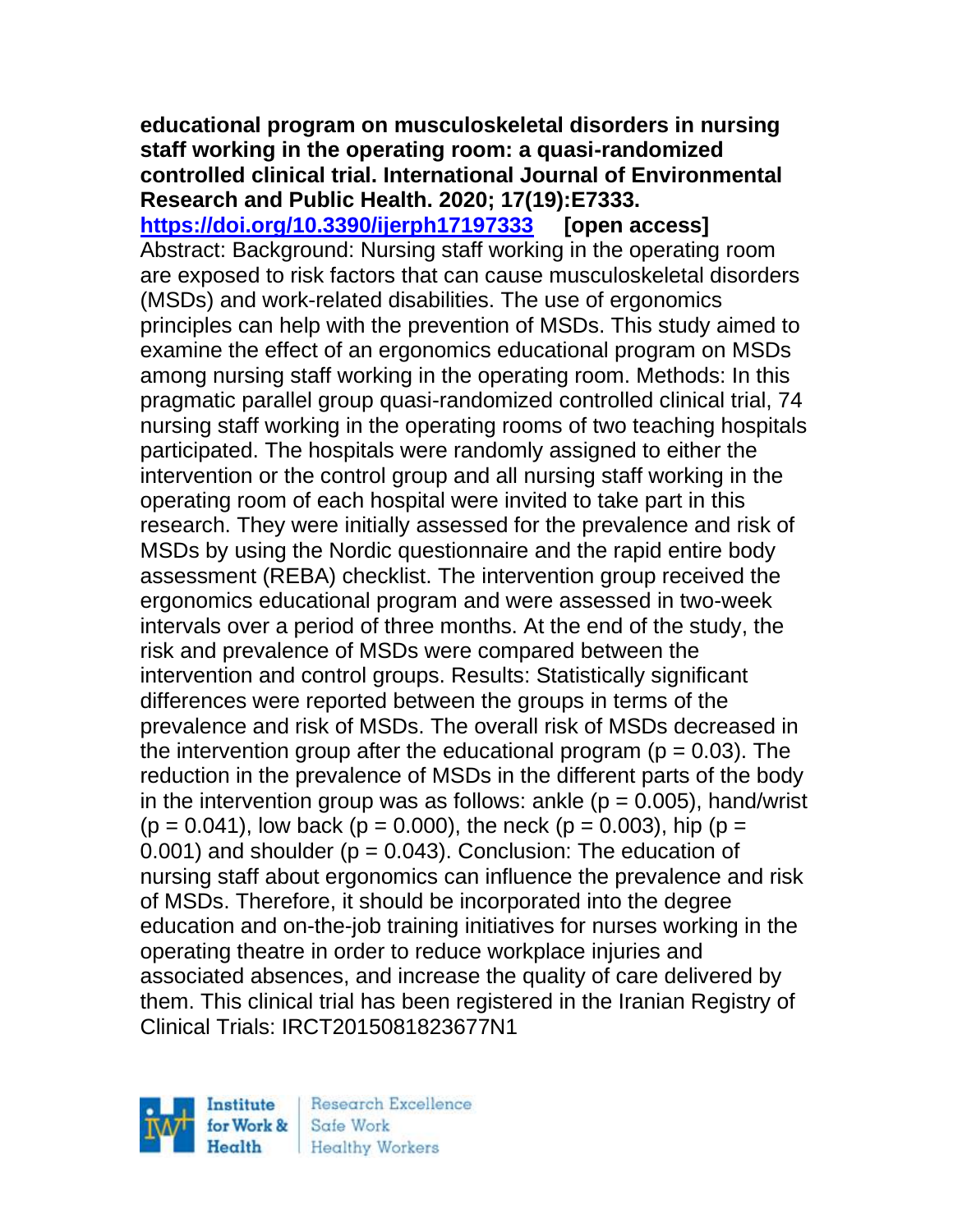### **Cropley M, Rydstedt LW, and Andersen D. Recovery from work: testing the effects of chronic internal and external workload on health and well-being. Journal of Epidemiology and Community Health. 2020; 74(11):919-924.**

**<https://doi.org/10.1136/jech-2019-213367> [open access]** Abstract: BACKGROUND: The aim of this study was to examine the effects of reduced recovery opportunities on health, associated with chronic internal workload (ie, during work) and external workload (ie, following work). METHODS: Data from two consecutive surveys (2013 and 2016) from the Norwegian Living Conditions Survey on Work Environment were used. To assess a dose-response association between workload and health, self-reported ratings of internal workload (ie, having too much to do and skipping lunch breaks during work) and external workload (ie, using mobile technology for work-related issues during leisure time) over the two time periods were divided into tertile groups representing low, medium and high workload. Anxiety, depression, physiological and psychological fatigue and sleep were assessed as outcome symptoms. RESULTS: Chronic medium levels of internal workload were associated with psychological fatigue (OR=2.84, 95% CI 1.75 to 4.62) and physical fatigue (OR=1.85, 95% CI 1.31 to 2.63), and high internal workload was associated with psychological fatigue (OR=7.24, 95% CI 4.59 to 11.40), physical fatigue (OR=4.23, 95% CI 3.06 to 5.83) and sleep problems (OR=1.81, 95% CI 1.07 to 3.05). Chronic external high workload was only associated with psychological fatigue (OR=1.67, 95% CI 1.26 to 2.22) and with physical fatigue problems (OR=1.47, 95% CI,1.09-1.98) when the data were adjusted for age, gender, education level, job autonomy and occupational status. CONCLUSIONS: This study emphasises that individuals who chronically experience high workload are at an increased risk for reporting psychological and physical fatigue, and sleep problems

### **Gomez-Duran EL, Martin-Fumado C, and Forero CG. Psychological impact of quarantine on healthcare workers. Occupational and Environmental Medicine. 2020; 77(10):666-674. <https://doi.org/10.1136/oemed-2020-106587>**

Abstract: OBJECTIVES: Exposure to infection is an inherent occupational risk for healthcare workers and may lead them to

Institute for Work & Health

**Research Excellence** Safe Work **Healthy Workers**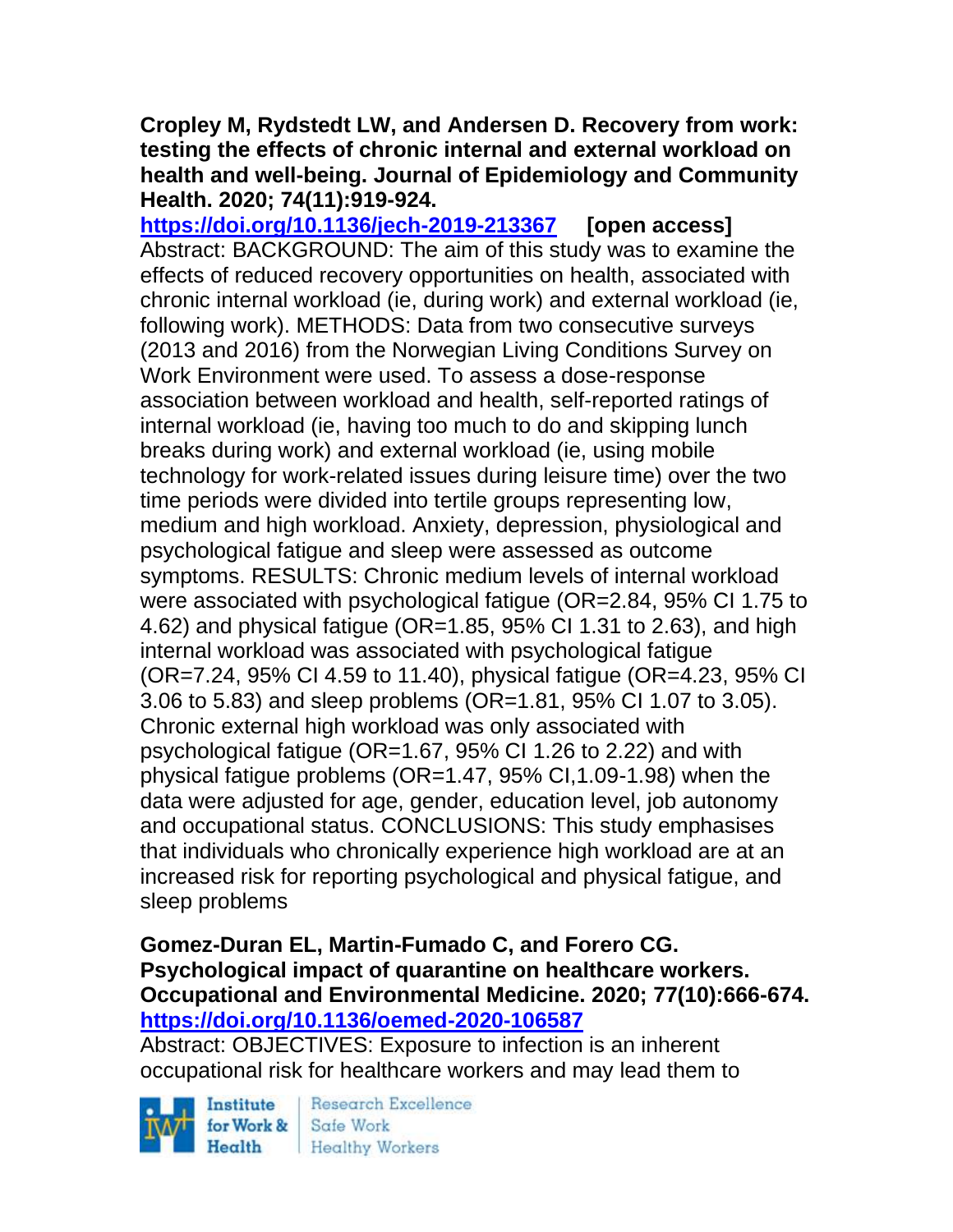undergo quarantine during disease outbreaks. Both front-line battle and quarantine are stressful experiences that may make psychological support for healthcare workers necessary. Psychological support measures based on the best available evidence should be included in emergency plans worldwide. We summarise the research evidence on the psychological impact of quarantine on healthcare workers. METHODS: We retrieved 470 articles on the psychological impact of quarantine on healthcare workers from the Web of Science and included in this review all 12 articles that met our inclusion criteria. RESULTS: The reviewed studies reported acute stress during quarantine and long-lasting depressive, post-traumatic stress and alcohol dependency and abuse symptoms. Healthcare workers fear infection for themselves, but more so for their loved ones, and are also concerned about the stigma that may affect their families, most especially their children. CONCLUSIONS: The safety of healthcare workers and their families during disease outbreaks needs to be ensured. Suitable alternative accommodation and personalised monitoring during quarantine are useful intervention measures to prevent adverse effects in healthcare workers. Clear public health communication will help reduce uncertainty, guilt and stigma. Financial aid should be considered for the more severely affected workers. Finally, mental healthcare for healthcare workers should be a priority, as quarantines can be a mental distress trigger. The development of efficient referral paths and the provision of counselling or psychotherapy during the confinement period are an opportunity for early mental health interventions

**Gupta N, Rasmussen CL, Holtermann A, and Mathiassen SE. Time-based data in occupational studies: the whys, the hows, and some remaining challenges in Compositional Data Analysis (CoDA). Annals of Work Exposures and Health. 2020; 64(8):778- 785.** 

**<https://doi.org/10.1093/annweh/wxaa056> [open access]** Abstract: Data on the use of time in different exposures, behaviors, and work tasks are common in occupational research. Such data are most often expressed in hours, minutes, or percentage of work time. Thus, they are constrained or 'compositional', in that they add up to a finite sum (e.g. 8 h of work or 100% work time). Due to their

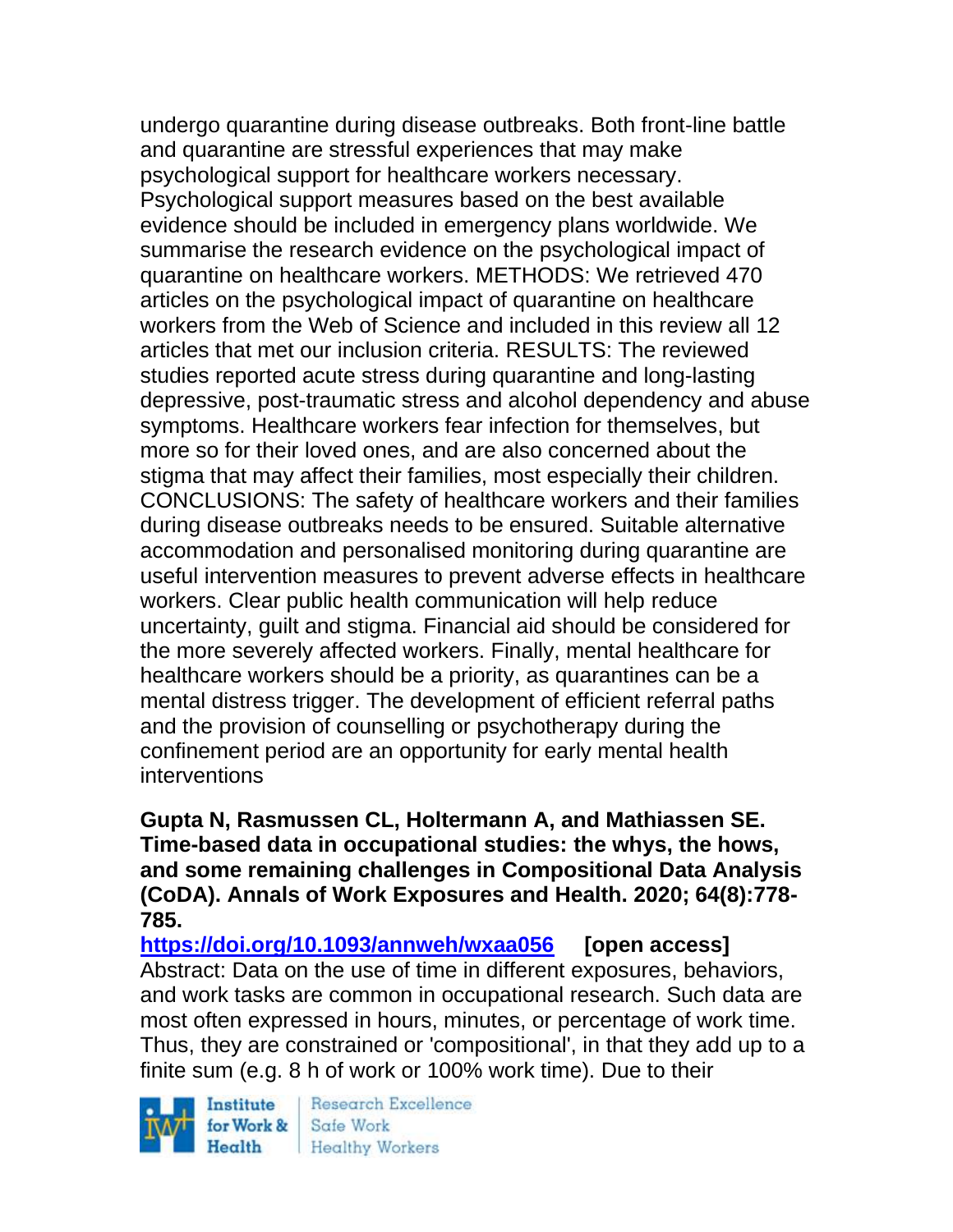properties, compositional data need to be processed and analyzed using specifically adapted methods. Compositional data analysis (CoDA) has become a particularly established framework to handle such data in various scientific fields such as nutritional epidemiology, geology, and chemistry, but has only recently gained attention in public and occupational health sciences. In this paper, we introduce the reader to CoDA by explaining why CoDA should be used when dealing with compositional time-use data, showing how to perform CoDA, including a worked example, and pointing at some remaining challenges in CoDA. The paper concludes by emphasizing that CoDA in occupational research is still in its infancy, and stresses the need for further development and experience in the use of CoDA for timebased occupational exposures. We hope that the paper will encourage researchers to adopt and apply CoDA in studies of work exposures and health

**Johnson MS. Regulation by shaming: deterrence effects of publicizing violations of workplace safety and health laws. American Economic Review. 2020; 110(6):1866-1904. <https://doi.org/10.1257/aer.20180501>** 

**Lennefer T, Reis D, Lopper E, and Hoppe A. A step away from impaired well-being: a latent growth curve analysis of an intervention with activity trackers among employees. European Journal of Work and Organizational Psychology. 2020; 29(5):664- 677.** 

**<https://doi.org/10.1080/1359432X.2020.1760247> [open access]** Abstract: The present study evaluated the effectiveness of a workplace intervention combining activity trackers (behavioural approach) with an online coach (cognitive approach) in order to increase employees' number of steps and improve their impaired well-being (i.e., emotional strain and negative affect). To analyse the intervention's effectiveness, the study applied latent growth curve modelling. Moreover, we tested whether work-related and personal resources (i.e., job control and self-efficacy) moderated the intervention's effectiveness and whether an increase in number of steps was associated with an improvement in impaired well-being. During the intervention, data were collected at six measurement points from 108 mainly low active employees. The results revealed

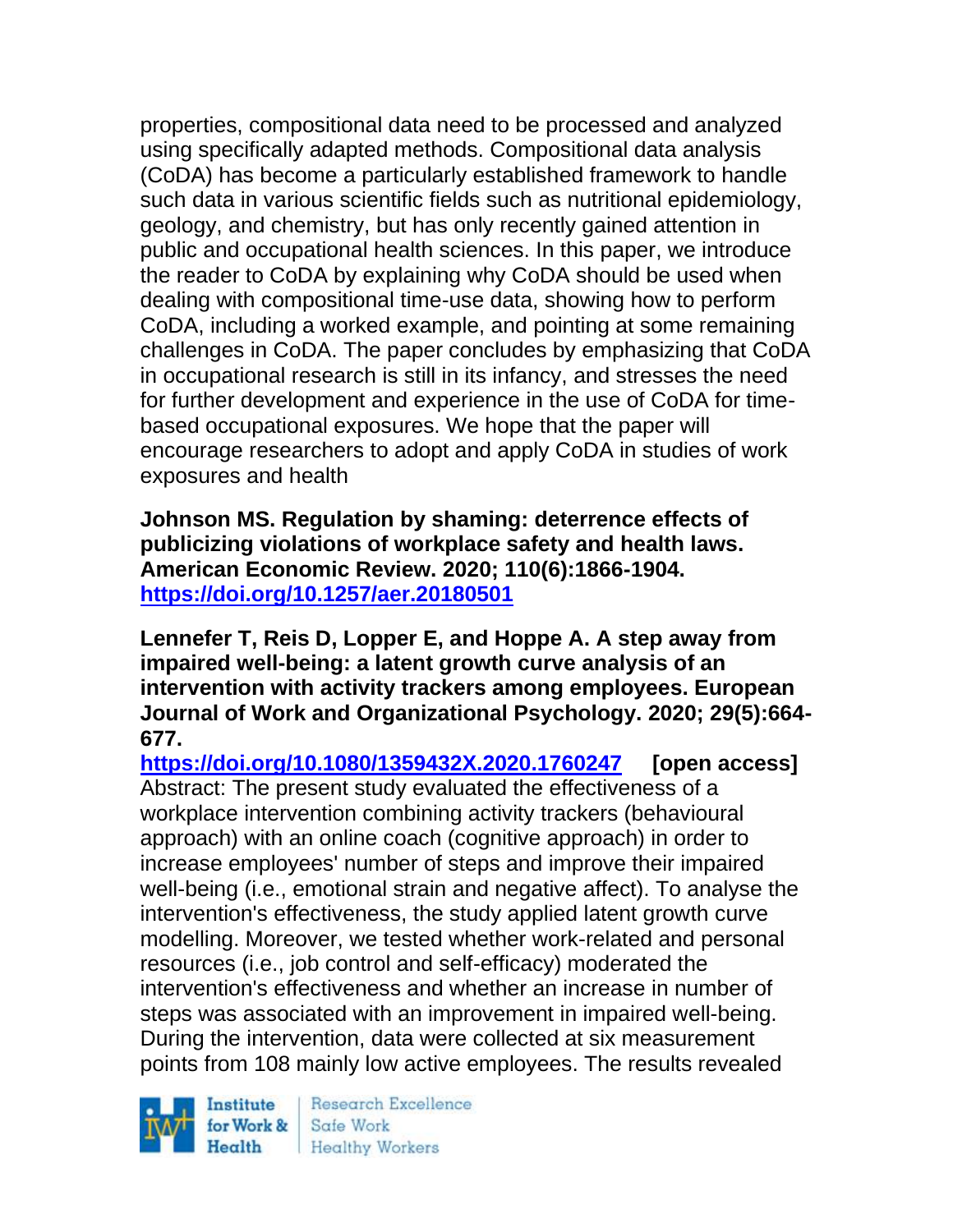that employees increased their number of steps until the second intervention week; this increase was not moderated by job control or self-efficacy. Moreover, the intervention was effective in decreasing emotional strain and negative affect over the course of the intervention. Further analyses showed that the increase in number of steps was related to the decrease in negative affect, whereas no such association was found for the increase in number of steps and the decrease in emotional strain. In conclusion, the findings showed that our intervention was effective in improving physical activity and impaired well-being among employees.

**Loosemore M, Sunindijo RY, and Zhang S. Comparative analysis of safety climate in the Chinese, Australian, and Indonesian construction industries. Journal of Construction Engineering and Management. 2020; 146(12):04020129. [https://doi.org/10.1061/\(ASCE\)CO.1943-7862.0001934](https://doi.org/10.1061/(ASCE)CO.1943-7862.0001934)** 

**Martin-Prieto S, Alvarez-Peregrina C, Thuissard-Vasallo I, Catalina-Romero C, Calvo-Bonacho E, Villa-Collar C, et al. Description of the epidemiological characteristics of workrelated eye injuries in Spain: a retrospective study. BMJ Open. 2020; 10(10):e035696.**

**<https://doi.org/10.1136/bmjopen-2019-035696> [open access]** Abstract: Objective: To describe the epidemiological characteristics and trends of work-related eye injuries (WREIs) in Spain over a 10 year period by sex, age and occupational sector. Design and settings: A descriptive, retrospective and longitudinal study based on data from workers insured by a labour insurance company in Spain from 2008 to 2018 was presented. The study considered the ratio of the number of WREI per 100 000 population and the relative risk of suffering an ocular injury. WREIs were characterised by sex, age and occupational sector of injured workers. Primary and secondary outcome measures: Ratio of the number of WREI. Participants: In Spain, all workers are insured by a labour insurance company that provides cover in the event of work-related accidents. In this study, we have included all workers insured by one of these insurance companies, IBERMUTUA, with workers in all areas of Spain. Results: The study included 50 265 WREI in the company over the 10-year period. Most of the injuries occurred in males (44 445; 88.4%), in 35-

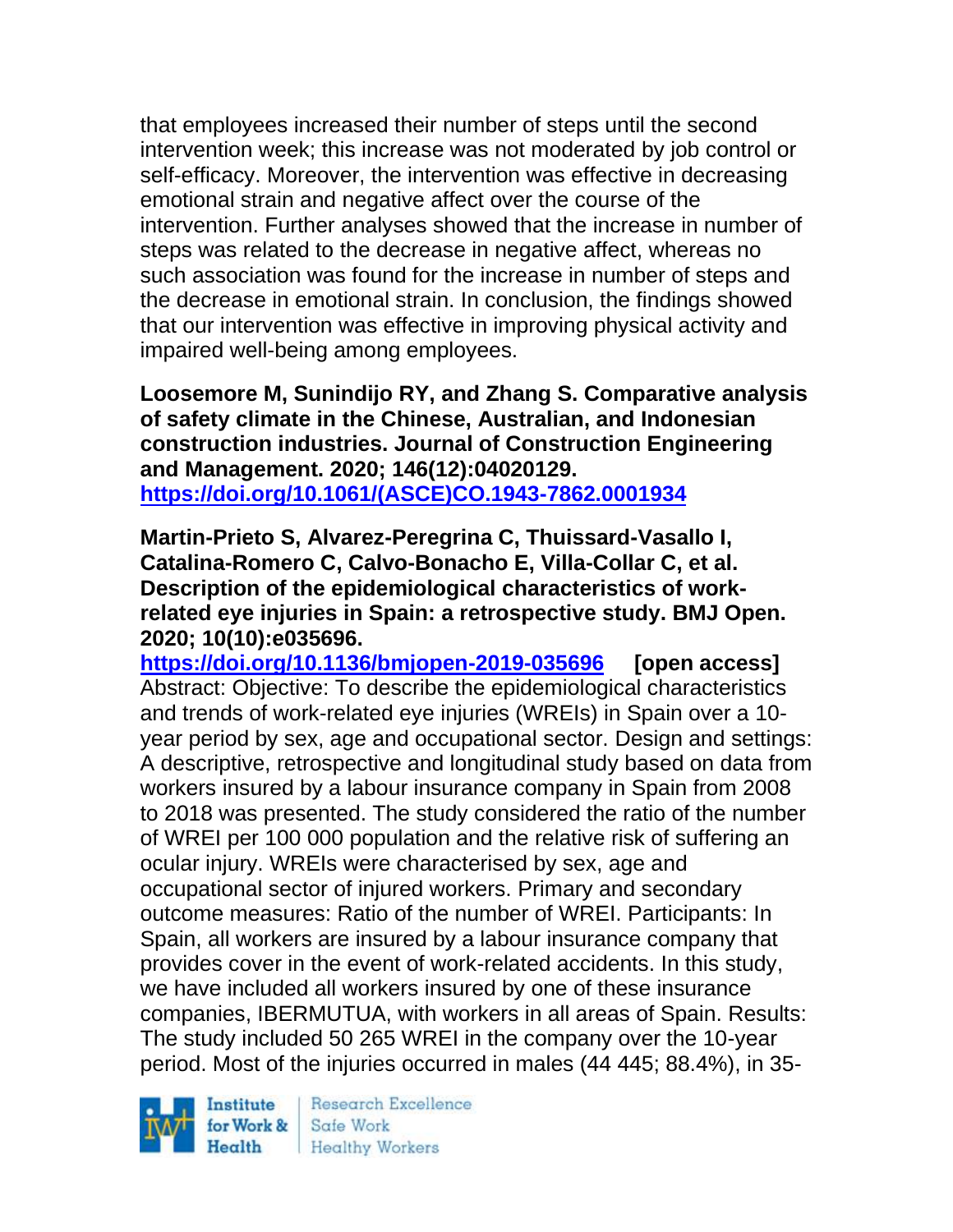44 age group (15 992; 31.8%) and in industry workers (18 899; 42.6%). The average incidence was 429.75 per 100 000 workers insured and 4273.36 per 100 000 IBERMUTUA accidents (related and not related to eyes). Males, 16-24 age group and industry occupational sector group, have the highest incidence for WREI. The incidence of WREI decrease over the study period in all variables. Males have 6.56 (95% CI 6.38 to 6.75) times more risk of suffering WREI than females. 16-24 age group have 1.77 (95% CI 1.71 to 1.83) times more risk than in the group of workers older than 55. Finally, industry workers have 7.73 (95% CI 7.55 to 7.92) times more risk than services workers. Conclusions: The risks of suffering WREI is higher for males, younger and less experienced workers, and for those who works in a manual task.

**Michaels D and Wagner GR. Halting workplace COVID-19 transmission: an urgent proposal to protect American workers. New York, NY: The Century Foundation; 2020. [https://tcf.org/content/report/halting-workplace-covid-19](https://tcf.org/content/report/halting-workplace-covid-19-transmission-urgent-proposal-protect-american-workers/) [transmission-urgent-proposal-protect-american-workers/](https://tcf.org/content/report/halting-workplace-covid-19-transmission-urgent-proposal-protect-american-workers/)** 

**Rodriguez-Munoz A, Antino M, Ruiz-Zorrilla P, Sanz-Vergel AI, and Bakker AB. Short-term trajectories of workplace bullying and its impact on strain: a latent class growth modeling approach. Journal of Occupational Health Psychology. 2020; 25(5):345-356.** 

### **<https://doi.org/10.1037/ocp0000232>**

Abstract: The aim of this weekly diary study was (a) to identify trajectories of workplace bullying over time and (b) to examine the association of each cluster with strain indicators (i.e., insomnia and anxiety/depression). A sample of 286 employees during 4 weeks of data was used (N occasions  $= 1,144$ ). Results of latent class growth modeling showed that 3 trajectories could be identified: a nonbullying trajectory, which comprised 90.9% of the sample; an inverted U trajectory; and a delayed increase bullying trajectory; the latter two each had 4.2% of the participants. We found a significant interaction between time and trajectories when predicting insomnia and anxiety/depression, with each strain showing a differential pattern with each trajectory. It seems that the negative effects on insomnia

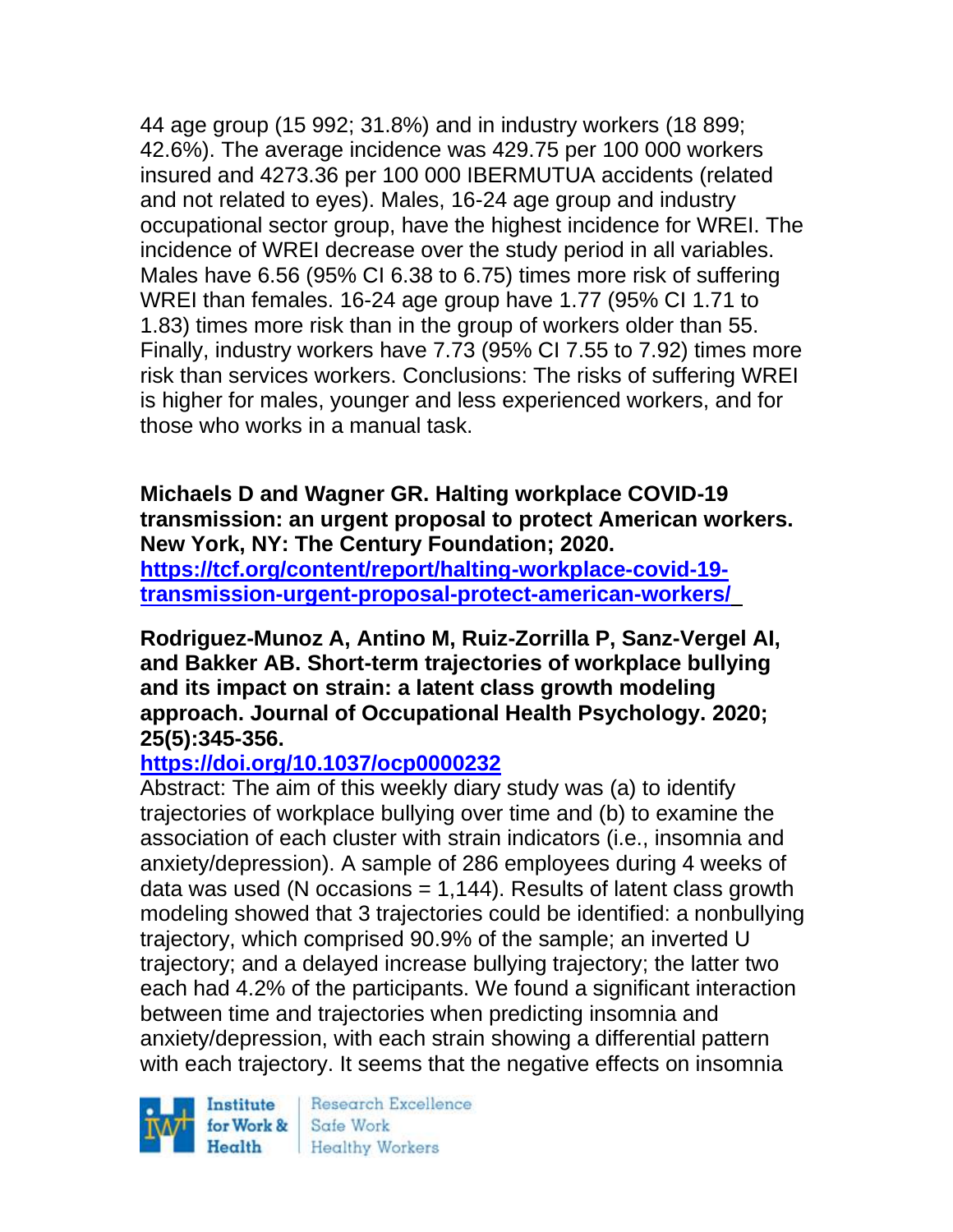are long-lasting and remain after bullying has already decreased. In the case of anxiety and depression, when bullying decreases strain indicators also decrease. In this study, by examining trajectories of bullying at work over time and their associations with strain, we provide new insights into the temporal dynamics of workplace bullying. (PsycInfo Database Record (c) 2020 APA, all rights reserved)

### **Ruckert A, Zinszer K, Zarowsky C, Labonte R, and Carabin H. What role for One Health in the COVID-19 pandemic? Canadian Journal of Public Health. 2020; 111(5):641-644.**

**<https://doi.org/10.17269/s41997-020-00409-z> [open access]** Abstract: This commentary discusses the contributions that One Health (OH) principles can make in improving the global response to the COVID-19 pandemic. We highlight four areas where the application of OH has the potential to significantly improve the governance of infectious diseases in general, and of COVID-19 in particular. First, more integrated surveillance infrastructure and monitoring of the occurrence of infectious diseases in both humans and animals can facilitate the detection of new infectious agents sharing similar genotypes across species and the monitoring of the spatio-temporal spread of such infections. This knowledge can guide public and animal health officials in their response measures. Second, application of the OH approach can improve coordination and active collaboration among stakeholders representing apparently incompatible domains. Third, the OH approach highlights the need for an effective institutional landscape, facilitating adequate regulation of hotspots for transmission of infectious agents among animals and humans, such as live animal markets. And finally, OH thinking emphasizes the need for equitable solutions to infectious disease challenges, suggesting that policy response mechanisms and interventions need to be reflective of the disproportionate disease burdens borne by vulnerable and marginalized populations, or by persons providing health care and other essential services to those sick

# **Scarselli A, Marinaccio A, Corfiati M, Di Marzio D, and Iavicoli S. Occupational asbestos exposure after the ban: a job exposure matrix developed in Italy. European Journal of Public Health.**

Institute Health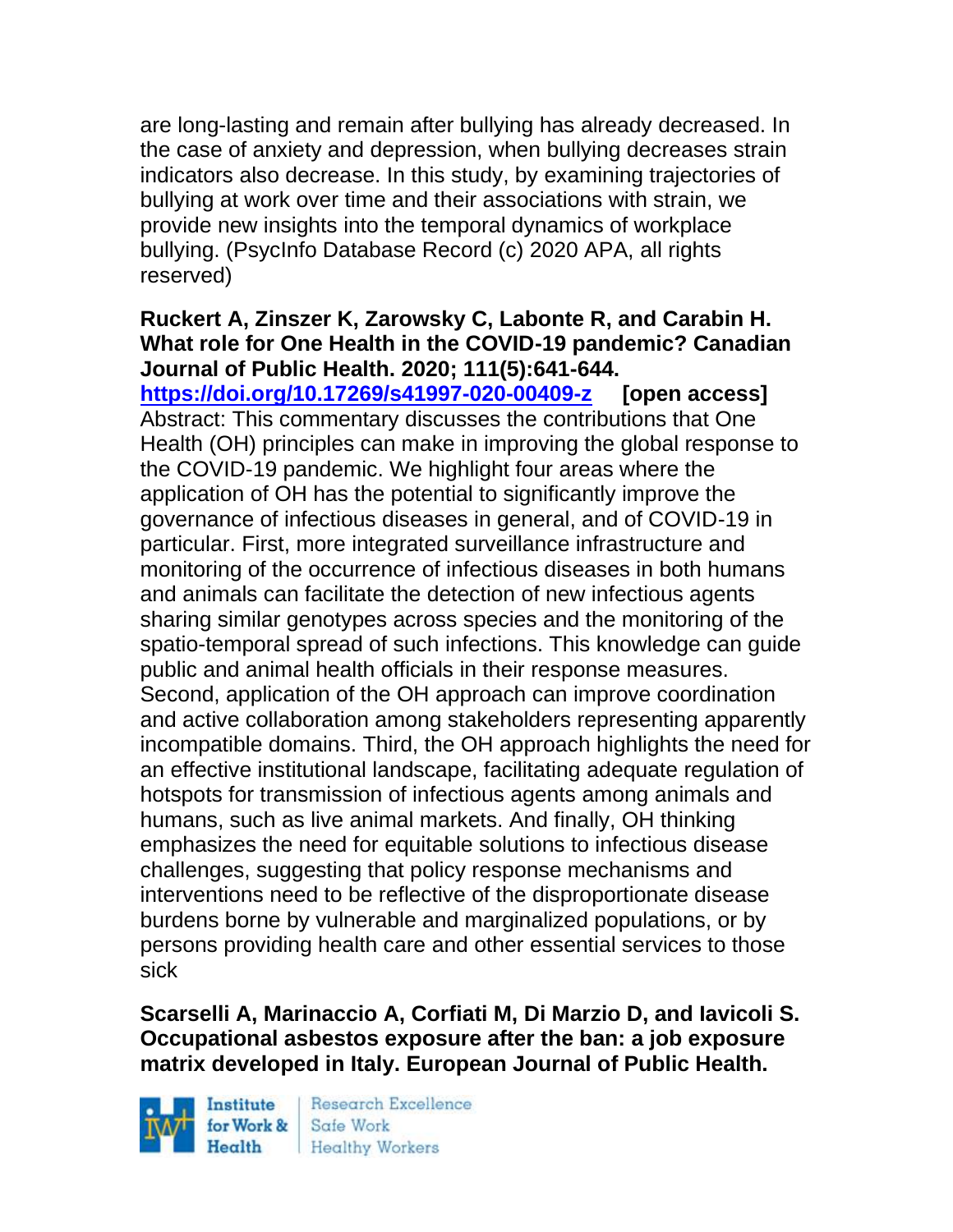# **2020; 30(5):936-941.**

# **<https://doi.org/10.1093/eurpub/ckaa118>**

Abstract: BACKGROUND: Asbestos is a well-known carcinogen for humans. The aim of this study is to develop a tool to estimate occupational asbestos exposure in Italy after the ban using information collected in a national dataset. METHODS: Data were collected from firm registries of workers exposed to asbestos in the period 1996-2016. Descriptive statistics (arithmetic mean, standard deviation, geometric mean and geometric standard deviation) were calculated for the main exposure-related variables (activity sector, occupational group and exposure period). An estimate of workers potentially exposed to asbestos was also performed. RESULTS: A total of 19 704 airborne measurements of asbestos exposure was selected from the national database of occupational exposures in the sectors of asbestos abatement. Overall, a geometric mean of 7.93 f l-1 was found, and chrysotile was the asbestos type that had more exposures (41%). A total of 46 422 workers was estimated to be potentially at asbestos exposure risk. Exposure data were summarized by calendar period, activity sector and occupational group. CONCLUSIONS: The construction of a job exposure matrix for different occupation/industry combinations may allow the assessment of occupational exposure to asbestos in several removal and disposal activities, and the estimate of the risks associated with asbestosrelated diseases in epidemiological studies

**Sigursteinsdottir H, Rafnsdottir GL, and Einarsdottir T. Threats and physical violence in female-dominated workplaces in times of an economic crisis. International Journal of Workplace Health Management. 2020; 13(4):377-392.** 

**<https://doi.org/10.1108/IJWHM-01-2019-0009>** 

**Williams S, Varghese BM, Hansen AL, Hanson-Easey SA, Bi P, and Pisaniello DL. Workers' health and safety in the heat: current practice in Australian workplaces. Policy and Practice in Health and Safety. 2020; 18(2):67-79. <https://doi.org/10.1080/14773996.2020.1765610>** 

**Xiong J, Lipsitz O, Nasri F, Lui LMW, Gill H, Phan L, et al. Impact of COVID-19 pandemic on mental health in the general** 

Institute for Work & Safe Work

Research Excellence Health Healthy Workers